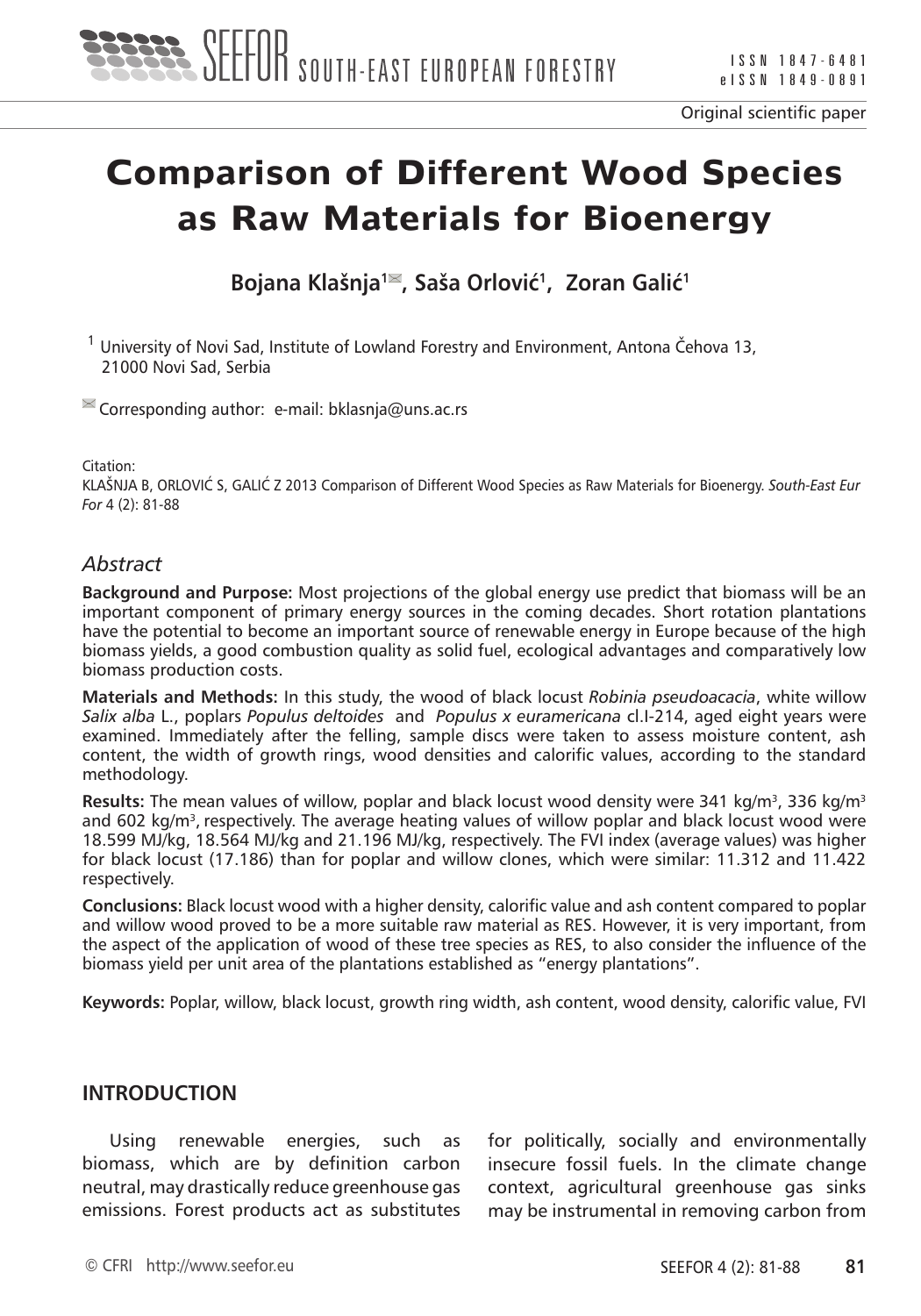the atmosphere by changing the vegetation cover and improving management, switching from the conventional agricultural crops to forests [1].

In terms of using wood biomass for bioenergy and biofuels, it is important to consider not only the total yield but also the composition of biomass in relation to different energy conversion technologies. Compared with annual and perennial grasses, wood biomass in general has a higher content of lignin, lower cellulose and hemicelluloses contents, a higher energy value, a lower ash content and lower concentrations of problem elements such as K, Na, Cl, Si, and S [2]. These characteristics favour wood biomass for combustion, pyrolysis and gasification but suggest it is a less favourable feedstock for biological conversion to biofuels.

In order to use wood biomass as renewable energy sources it is necessary to provide adequate support of the state, as well as an adequately formulated national strategy, particularly in regard to the issue of using biomass as a renewable energy source.

In order to encourage the use of biomass for energy production, the Government of Serbia adopted the Action Plan for Biomass in 2010, which defined the strategy for the use of biomass as renewable energy sources, taking into account the potential of national strategies, legislation and European directives.

The Action Plan was defined as a document which should determine the measures for promoting biomass in heat production and electricity generation and transport, followed by the subsequent actions related to the common problems of biomass supply, financing and research.

Serbia, as a country with large areas of arable land and forests, has a great potential for biomass production. Biomass accounts for 63% of the total potential of RES (Renewable Energy Sources). Forests cover approx. 30% of the territory, and approx. 55% of the territory is arable land. The total energy potential of biomass in the Republic of Serbia is estimated at 2.7 million toe (tonnes of oil equivalent), and it consists of residues in forestry and wood processing industry (approx. 1.5 million toe), and the rest in farming, livestock breeding, fruit growing, growing and primary processing of fruit (about 1.7 million toe).

It is evident that approx. 80% of wood biomass is used as firewood, while the remaining 20% represents wood residues from forests and the wood processing industry. Unfortunately, Serbia still lacks significantly large areas intended for "production" of the renewable biomass for energy needs.

The technical potential for short rotation energy crops production in Croatia [4] was estimated as forest area suitable for energy crops of 46 850 ha, producing in total

| <b>Biomass source</b>              | Quantity<br>(m <sup>3</sup> ) | <b>Share</b><br>(%) | <b>Biomass potential</b><br>(toe) |
|------------------------------------|-------------------------------|---------------------|-----------------------------------|
| <b>Wood biomass</b>                | 6840958                       | 100.0               | 1 527 678                         |
| Firewood                           | 5 5 2 1 7 5 8                 | 80.7                | 1 150 000                         |
| Forest residue                     | 572 000                       | 8.4                 | 163 760                           |
| Wood process.industry residue      | 627 200                       | 9.2                 | 179 563                           |
| Wood from trees outside the forest | 120 000                       | 1.7                 | 34 3 5 5                          |
| <b>Agricultural biomass</b>        |                               |                     | 1 670 240                         |
| <b>Total biomass</b>               |                               |                     | 3 3 8 9 2 2 3                     |

| <b>TABLE 1.</b> The possibility of energy production from biomass in Serbia – the biomass energy |
|--------------------------------------------------------------------------------------------------|
| potential (according to FAO [3])                                                                 |

*1 toe = 41.868 GJ or 11.63 MWh*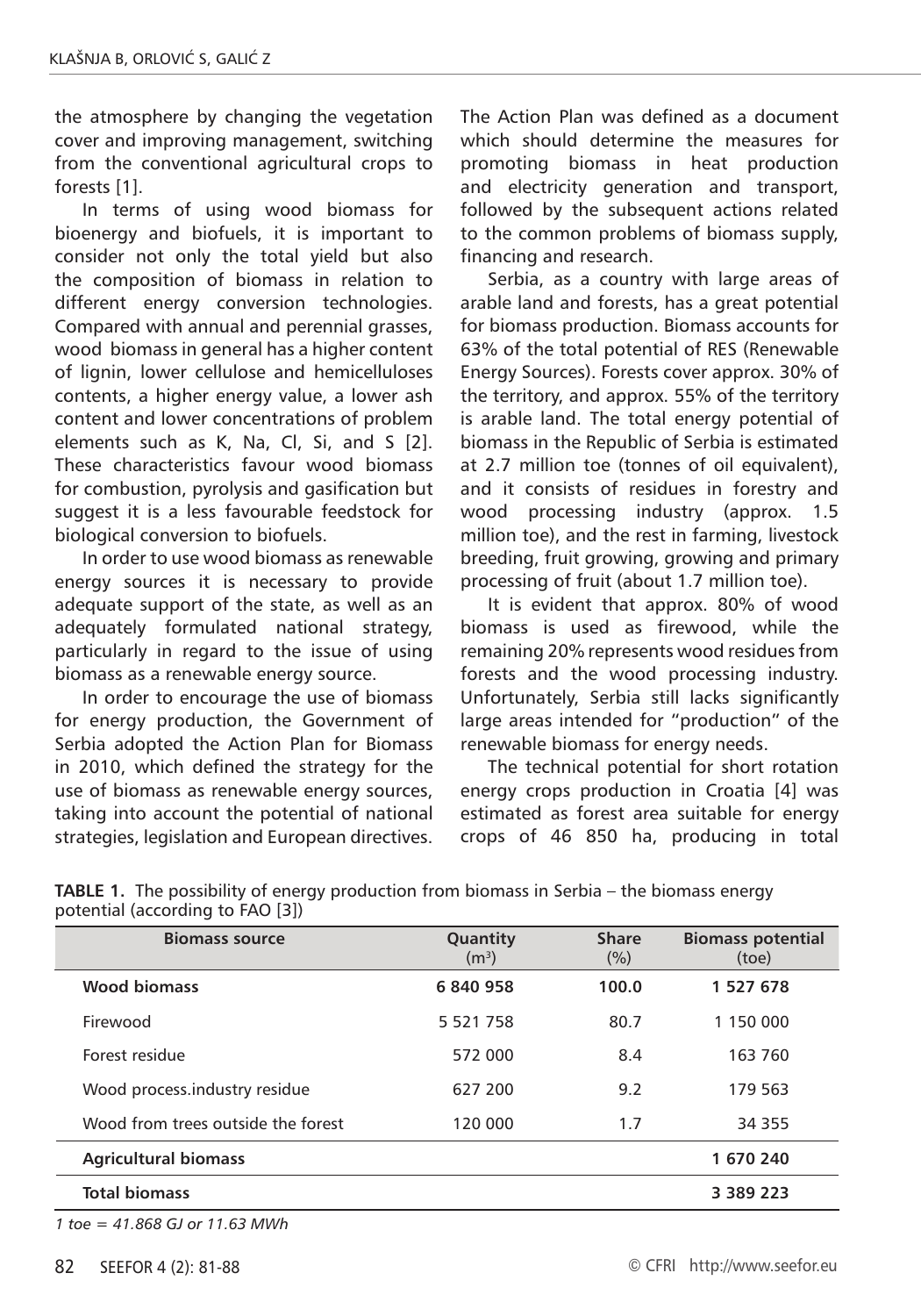430 000 tDM/y, or 7.9PJ, and agricultural areas with moderately suitable soils, and limited soil suitability of 235 650 ha, producing of 2 827 800 tDM/y, or 52.1PJ.

Therefore, the aim of this paper was to compare wood calorific values (heating values) of several clones of poplar, willow and black locust, which also represent the most promising species for plantations with a large number of plants per unit area in Serbia. The establishment of "energy plantations" with relatively short rotation cycles may, in relatively short time, produce very significant quantities of wood as a renewable resource for energy production. The results pertaining to determination of calorific value of wood, and also FVI index, which takes into account values of wood density, wood ash and moisture content used for obtaining heat energy, are quoted in this paper. In that way, a more realistic picture on the energy produced from biomass defined by the volume  $(m^3)$ , as it is common in our forest practice, was obtained.

## **MATERIALS AND METHODS**

In this study, the wood of 4 clones of black locust Robinia pseudoacacia, 11 clones of white willow *Salix alba* L., 7 clones of *Populus deltoides* and *Populus x euramericana*  cl.I-214, aged eight years were examined. After the selection of the characteristic sample trees (three trees in each clone) the measured parameters of growth elements were determined and the trees were felled. Sample trees were chosen as average plants based on the average diameter and height on the experimental plot. Immediately after the felling, samples discs (discs cut at breast height - 130 cm) were taken to assess moisture content, ash content, width of growth rings and wood density. After the natural seasoning of samples for one month at room temperature, wood was ground into wood flour suitable for pellet pressing.

The wood density was determined on the basis of the oven-dry weight per green volume

of an individual disk segment. Green volumes were obtained by soaking disk segments in water for 10 days until a constant volume was achieved. Excess moisture was removed from the surface of the sample, and each sample's water displacement (volume) was measured. The sample was then oven-dried to the constant weight at 1040C and weighed to determine the dry weight, i.e. to determine moisture content of wood samples,according to TAPPI standards T 12 wd-82. Ash content was determined by burning 5g of a oven-dried and grounded sample in a platinum crucible in a muffle furnace at 5500C±250C, (TAPPI standards, T211 m-58). All analyses were done in duplicate and the results were expressed on a dry weight basis.

Calorific value was determined for ground air-dried samples. according to ASTM E870- 82 standard. The samples were combusted in the C200 IKA Werke calorimeter. However, calorific values were corrected for the moisture regained during storage. There were three replications for each sample.

Also FVI (fuel value index) was determined by the formula [5]:

FVI =  $\frac{\text{Calorific value}(k1/g) \times \text{Density}(g/cm^3)}{\text{Ash content}(g/g) \times \text{Moisture content}(g/g)}$ :(kJ/g) x Density(g/cm<sup>3</sup>)

## **RESULTS AND DISCUSSION**

The results of the analysis of variances regarding the width of the growth rings for all studied species are given in Table 2. As expected, the highest average values were recorded for all poplar clones, because the total average value was  $13.51 \pm 1.54$  mm. The value of the average width of growth rings for all willow clones was somewhat lower: 9.50±1.98 mm, while all black locust clones had the slowest growth, since the average width of the ring growth was  $6.14 \pm 0.75$  mm. Differences in the width of growth rings between the clones measured within one wood species varied considerably, especially for poplar, while the differences for black locust were less significant, i.e.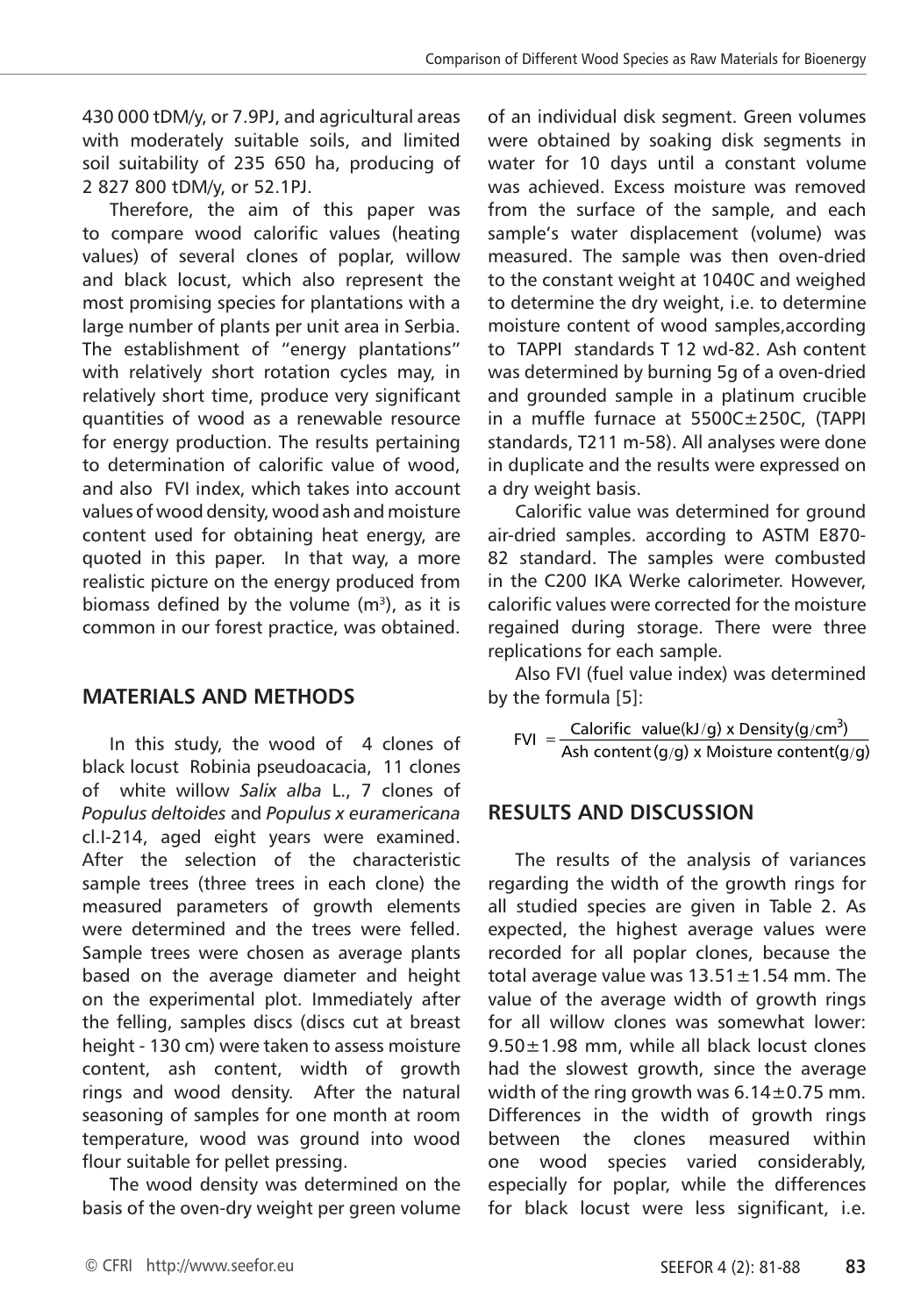| <b>Species</b> | Width of growth<br>$rings$ (mm) | Min value<br>(mm) | Max value (mm) | Significance between<br>clones |
|----------------|---------------------------------|-------------------|----------------|--------------------------------|
| Willow         | $9.50 \pm 1.98$                 | 5.44              | 13.15          | $F > F_{99.9}$ (***)           |
| Black locust   | $6.14 \pm 0.75$                 | 4.25              | 7.43           | ns                             |
| Poplar         | $13.51 \pm 1.54$                | 10.78             | 17.12          | $F > F_{qq}$ (**)              |

**TABLE 2.** The width of the growth rings in the examined wood species

the growth was uniform for all black locust clones. The variations between replications were statistically not significant, and there were no significant differences. These values were expected, and they were in accordance with our previous results [6, 7, 8].

The analysis of variances of wood density in the studied clones is given in Table 3. According to ANOVA test, variation between replications are statistically not significant The mean values of willow wood density ranged from 308 kg/m<sup>3</sup> to 390 kg/m<sup>3</sup>, that of poplar from 284  $kg/m^3$  to 375  $kg/m^3$ , while the mean value of black locust was  $602 \pm 32$  kg/m<sup>3</sup>. Differences between the clones within individual tree species were significant for poplar at the level of  $P= 0.001$ .

The results obtained in this study for willow wood were in accordance with our previous studies [6, 9, 10]. According to the data mentioned by Tharakan [11], the values of the specific gravity of willow wood ranged from 0.33 to 0.48. Leclerq [12], also the quoted data for specific gravity ranging from 0.337 to 0.454. According to Monteoliva [13], the values of wood density of the 13-year-old willow wood ranged from 364 kg/m<sup>3</sup> to 455 kg/m<sup>3</sup>. Earlier investigtains in Croatia [14] concerning production of willow biomass in short rotations indicate that biomass share above the

ground increased with the age, and the most productive trispecies hybrid had the most favourable relation between the plant underground and above the ground parts.

The values of wood density of black locust were in accordance with our previous results [7, 8, 15]. According to the literature, the specific gravity of black locust was approx. 0.69 [16, 17, 18]. Geyer and Walawender [19] determined the values of the specific gravity for 7-year-old black locust wood to be 0.58. It was also in accordance with the results of Hernea [20], who found that the average values of several black locust clones ranged from 532 kg/m<sup>3</sup> to 648 kg/m<sup>3</sup> (basic wood density).

The values of poplar wood density were in good correlation with the studies carried out on a continual basis by the Institute of Lowland Forestry and Environment at Novi Sad. As it is well-known, the values of the wood density for the clone I-214 were the lowest (approx. 300  $kg/m^3$ ), while the clones of *P. deltoides* had significantly higher values of wood density [21, 22]. The results of the research conducted in Croatia [23] confirm that even at such a young plantation age (5 to 7 years), the quality of particular habitat of some poplar clones has conditioned modifications in average clone

| <b>Species</b> | <b>Wood density</b><br>$(kq/m^3)$ | Min value<br>$(kq/m^3)$ | Max value<br>(kq/m <sup>3</sup> ) | Significance between<br>clones |
|----------------|-----------------------------------|-------------------------|-----------------------------------|--------------------------------|
| Willow         | $336 \pm 17.386$                  | 308                     | 390                               | $F > F_{qq}$ (**)              |
| Black locust   | $602 \pm 32.603$                  | 543                     | 659                               | $F > F_{\alpha\alpha}$ (**)    |
| Poplar         | $341 \pm 23.864$                  | 284                     | 375                               | $F > F_{99.9}$ (***)           |

**TABLE 3.** The wood density results of the examined wood species samples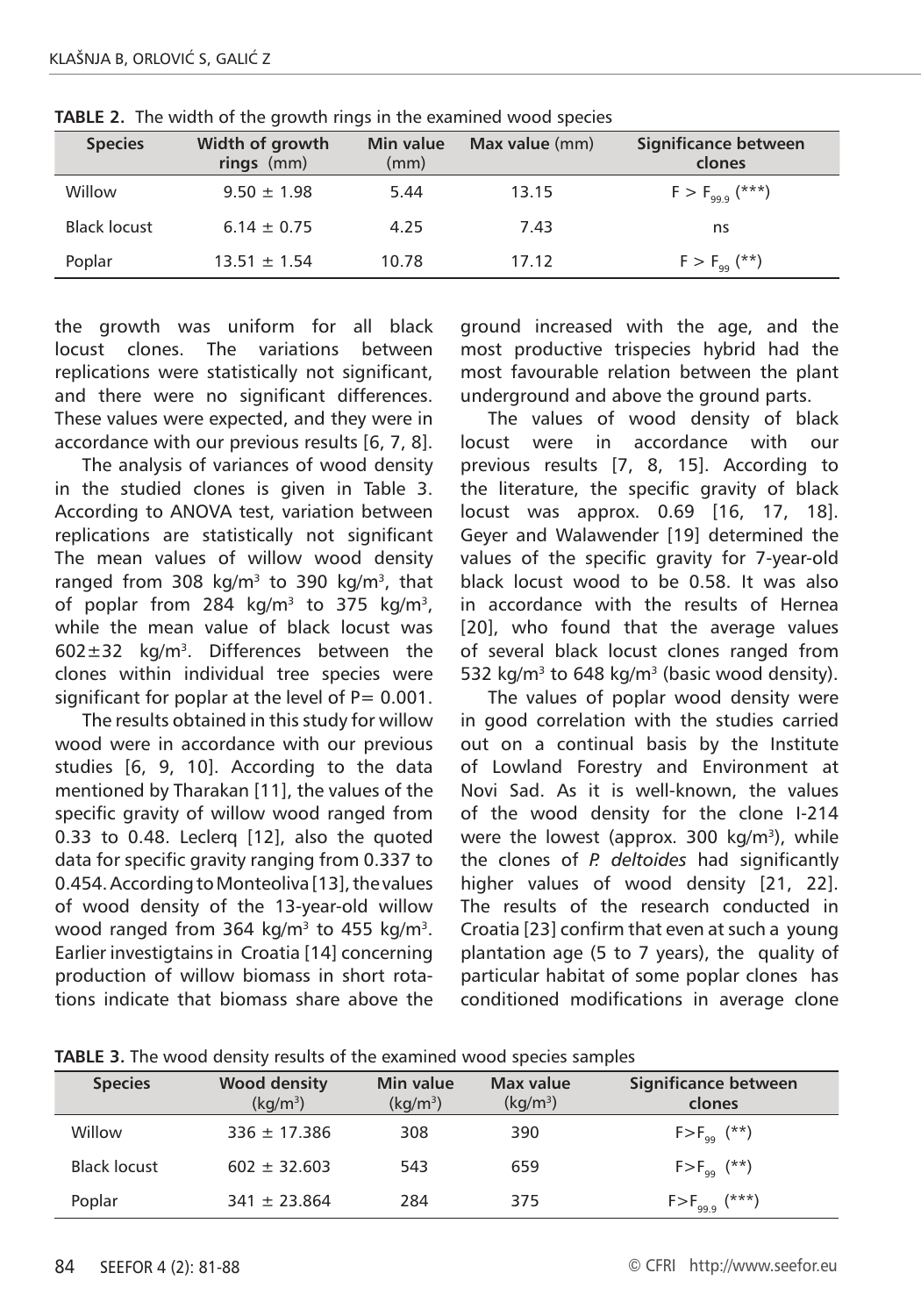| <b>Species</b>      | Ash content<br>(%) | Min value<br>(%) | Max value<br>(%) | Significance between<br>clones |
|---------------------|--------------------|------------------|------------------|--------------------------------|
| Willow              | $0.56 \pm 0.08$    | 0.45             | 0.72             | $F > F_{99.9}$ (***)           |
| <b>Black locust</b> | $0.77 \pm 0.05$    | 0.69             | 0.89             | $F > F_{qq}$ (**)              |
| Poplar              | $0.59 \pm 0.04$    | 0.52             | 0.69             | $F > F_{qq}$ (**)              |

**TABLE 4.** The ash content of the examined wood species

values of growing stock and survival. They also indicate the amount of production to be expected from the mixture of these clones or from the cultivation of particular clone.

Since the ash content of wood is very significant if wood is used as fuel, all the studied clones were analysed to determine their ash content. Although it is known that the content of the inorganic compounds of wood in the mentioned tree species is low (generally does not exceed 1%), for the calculation of the FVI index accurate values were needed, which are given in Table 4.

Significant differences in values of observed wood characteristics between the studied clones were analysed and proven for all studied tree species, while the differences between replications within the same clone were statistically insignificant. The ash content of the black locust tree was higher compared to that of poplar and willow, which influenced the values of the FVI index of the studied tree species.

The energy yield is a relevant criterion for using biomass as fuel. In relation to the harvested biomass, the energy yield was mainly determined by the contents of energyrich compounds, such as lignin, resin or cellulose. The mean energy content related to the dry matter of biomass is, therefore,

a stable feature within a particular type of biomass and more or less independent of external factors. The average heating values of the analysed poplar clones (Table 5), ranged in a very narrow interval from 18.254 MJ/kg (clone S6-36) to 18,812 MJ/kg (clone S1-7). This corresponded fully with the values of our previous research [6, 20], and the values reported by Ciria et al. [24] for the heating values of poplar wood (3–5-year-old stem and branches) 18.1MJ/kg to 18.3 MJ/kg. Benetka et al. [25] for the 1 to 3-year-old poplar clones (wood at breast height and the basal part, and branches) reported heating values from 18.60 MJ/kg to 19.27 MJ/kg.

The calorific values of willow wood were very similar and ranged from 18.028 MJ/ kg (clone 347) to 18.993MJ/kg for the NS-73/6 clone (on average 18.599 MJ/kg). These values were in accordance with the values from our previous studies [7, 9], and with the values obtained by Szczukowski et al. [26], and Tharakan et al.,[27], approx. 19 MJ/kg. Higher heating values for black locust ranging from 20.396 MJ/kg to 21.956 MJ/kg significantly differed among the clones (P=0.001), and were somewhat higher than the cited in references: 19.578 MJ/kg [14]; 18.858 MJ/kg [19] for 7-year-old trees, i.e. from 17.72 MJ/kg to 18.14 MJ/kg [28] .

| <b>Species</b> | <b>Calorific value</b><br>(MJ/kg) | Min value<br>(MJ/kg) | Max value<br>(MJ/kg) | Significance be-<br>tween clones |
|----------------|-----------------------------------|----------------------|----------------------|----------------------------------|
| Willow         | $18.599 \pm 0.282$                | 18.028               | 18.993               | ns                               |
| Black locust   | $21.196 + 0.315$                  | 20.396               | 21.956               | $F > F_{qq}$ (***)               |
| Poplar         | $18.564 \pm 0.151$                | 18.254               | 18.812               | $F > F_{99.9}$ (***)             |

**TABLE 5.** The calorific values of the examined wood species samples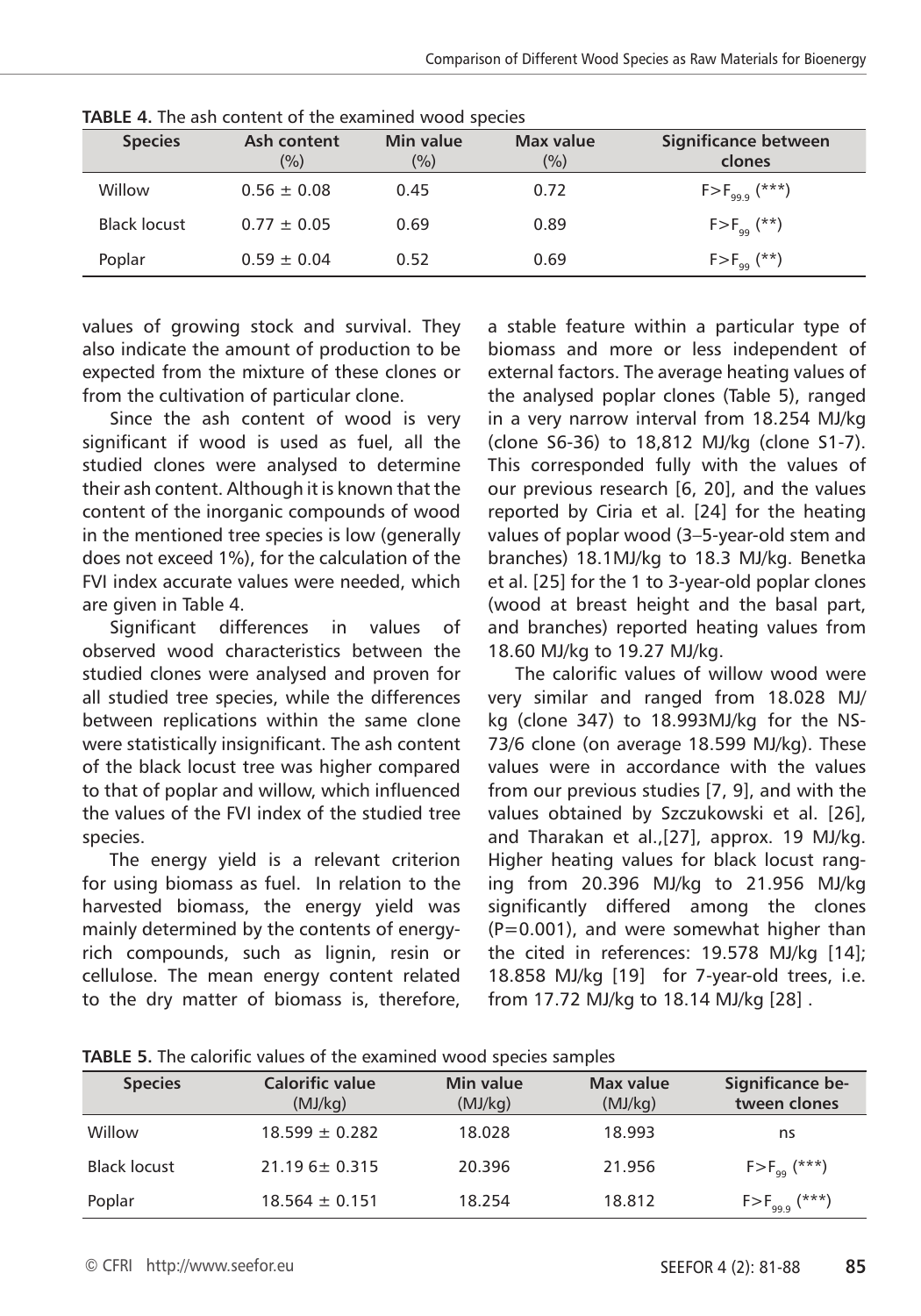

**FIGURE 1.** The FVI index values of the examined tree species

The FVI index (average values) was higher for black locust (17.186) than for poplar and willow clones, which were similar: 11.312 and 11.422 respectively. The statistical analysis of FVI index values for willow clones showed significant interclonal differences  $(P=0.001)$ , and the values (Figure 1) ranged from 9.110 (min) for the clone NS 79/2 to 14.648 (max) for the clone 107/65-7. The values of the FVI index for the tested poplar clones ranged from 10.646 (clone S6-36) to 12.322 (clone S1-7) with interclonal difference at  $P=0.01$ probability.

FVI index values of black locust tree shown in Figure 1 were significantly higher compared to the values of poplar and willow and ranging from 14.931 (clone R113) to 19.630 (clone R56). This is quite logical since the FVI index takes into account the values of wood density and ash content. A high ash content is less desirable for fuel wood as it non-combustible and reduces the heat of combustion. The results of the calculated FVI indexes indicated that a higher value of wood density may contribute to the heating value of wood combustion. In fact, although the ash content of black locust was higher compared to that of poplar and willow, the higher calorific value and black locust wood density had a decisive influence.

## **CONCLUSIONS**

Black locust wood with a higher density, a higher calorific value and a higher ash content compared to poplar and willow wood proved to be the more suitable raw material that may be used as a renewable energy source, regarding the production of heat energy (by combustion) per biomass weight (kg).

However, it is very important, from the aspect of the application of wood of these tree species as renewable raw materials for energy, to also consider the influence of the biomass annual yield per unit area of the plantations established as "energy plantations".

In fact, although the three studied wood species belong to the group of fast growing deciduous species, it is necessary to determine the yield of biomass per hectare and to estimate the quantity of energy that may be produced by a comparative analysis. The stands may be established on the same soil types, under similar technological conditions – the type of planting material, stand density (the number of plants per hectare), the duration of the rotation cycle, the number of cycles, the way of stand regeneration after felling, supplementary nutrition and protection regimes, etc. Only after such a comprehensive analysis an assessment of the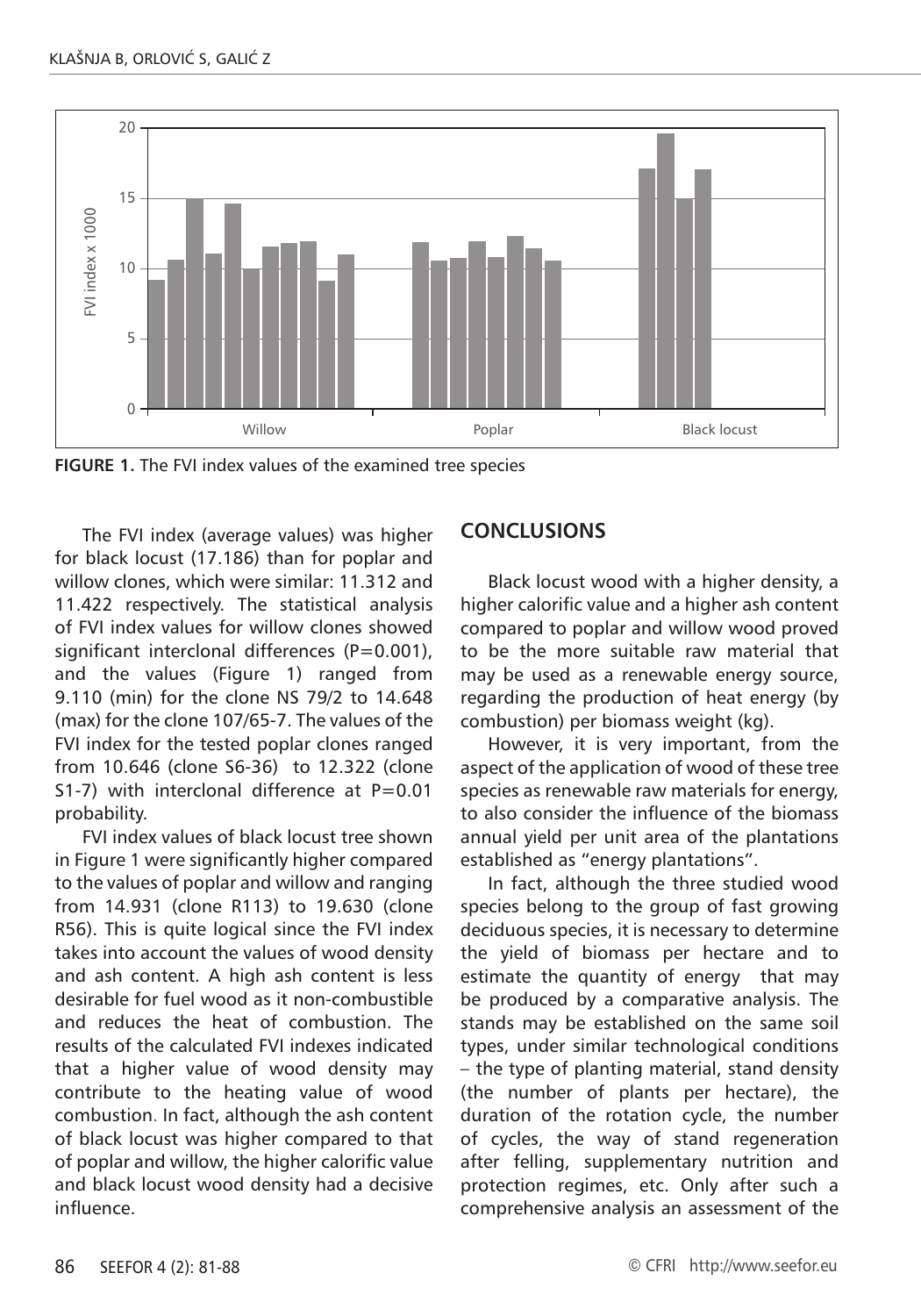suitability of certain wood species as energy raw materials may be given.

Wood density and calorific value may be used as useful parameters for determining harvest rotation cycles, particularly for short rotation plantations. However, decisions would be specific for each wood species on a given site. Both the biomass production and soil quality are important considerations to determine the optimum cutting age for fast growing energy plantations. These results indicate the possibility of energy production from whole very young trees from short rotation plantations, chipped together with branches and bark, which would significantly increase the energy potential due to the relatively large share of the bark and its

high calorific value Based on the testing and research conducted in Croatia [4], considerable potential for short rotation energy crops production recognized. Currently a very small ammount of the avaliable area is utilised, and issues and problems to be addressed in order to increase this production include a change in policy approach.

## **Acknowledgement**

This paper was realized as a part of the project "Studying Climate Change and its Influence on the Environment: Impacts, Adaptation and Mitigation" (43007) financed by the Ministry of Education and Science of the Republic of Serbia within the framework of the integrated and interdisciplinary research for the period 2011-2014.

## **RefereNces**

- 1. BARAL A, GUHA G S 2004 Trees for Carbon Sequestration of Fossil Fuel Substitution: The Issue of Cost Vs, Carbon Benefit. *Biomass Bioenerg* 27 (1): 41-55. DOI: http://dx.doi.org/10.1016/j. biombioe.2003.11.004
- 2. KARP A*,* SHIELD I 2008 Bioenergy from plants and the sustainable yield challenge*. New Phytol* 179 (1): 15-32. DOI: http://dx.doi.org/10.1111/j.1469- 8137.2008.02432.x
- 3. GLAVONJIC B 2009 Current situatuion in woody biomass in Serbia (in Serbian). *In*: Ulaganje u bioenergiju u Srbiji: šanse i izazovi. Novi Sad, Serbia, 7 September 2009
- 4. KAJBA D, DOMAC J, ŠENON V 2011 Estimation of Short Rotation Crops Potential in the Republic of Croatia: Illustration Case Within FP7 Project Biomass Energy Europe. *Sumar list* 135 (7-8): 361-370
- 5. GOEL V, BEHL H M 1996 Fuelwood quality of promising tree species for alkaline soil sites in relation to tree age. *Biomass Bioenerg* 10 (1): 57-61. DOI: http://dx.doi.org/10.1016/0961- 9534(95)00053-4
- 6. KLAŠNJA B, KOPITOVIĆ Š 1997 Structuralphysical characteristics and chemical composition of wood of some white willow clones (*Salix alba* L.*)*. *Drevarsky vyskum* 42 (1): 1-10
- 7. KLAŠNJA B, KOPITOVIĆ Š 1999 Quality of wood of some willow and robinia clones as fuelwood. *Drevarsky vyskum* 44 (2): 9-18
- 8. KLAŠNJA B, ORLOVIĆ S, GALIĆ Z, NOVČIĆ Z 2011 Physical and structural properties of wood of some black locust clones in different age (*in Serbian with English summary*). *Topola (Poplar)* 187-188: 15-24
- 9. KLAŠNJA B, KOPITOVIĆ Š, ORLOVIĆ S 2002 Wood and bark of some poplar and willow clones as fuelwood. *Biomass Bioenerg* 23 (6): 427-432. DOI: http://dx.doi.org/10.1016/S0961-9534(02)00069-7
- 10. KLAŠNJA B, ORLOVIĆ S, GALIĆ Z, KEBERT M 2010 Chemical composition and physical properties of wood of some clones of white willow (*Salix alba)* (*in Serbian with English summary*). *Topola (Poplar)*185-186: 41-50
- 11. THARAKAN P J, VOLK T A, ABRAHANSON L P, WHITE E H 2003 Energy feedstock characteristics of willow and hybrid poplar clones at harvest age. *Biomass Bioenerg* 25 (6): 571-580. DOI: http:// dx.doi.org/10.1016/S0961-9534(03)00054-0
- 12. LECLERQ A 1997 Wood quality of white willow. *Biotechnol Agron Soc* 1 (1): 59-64